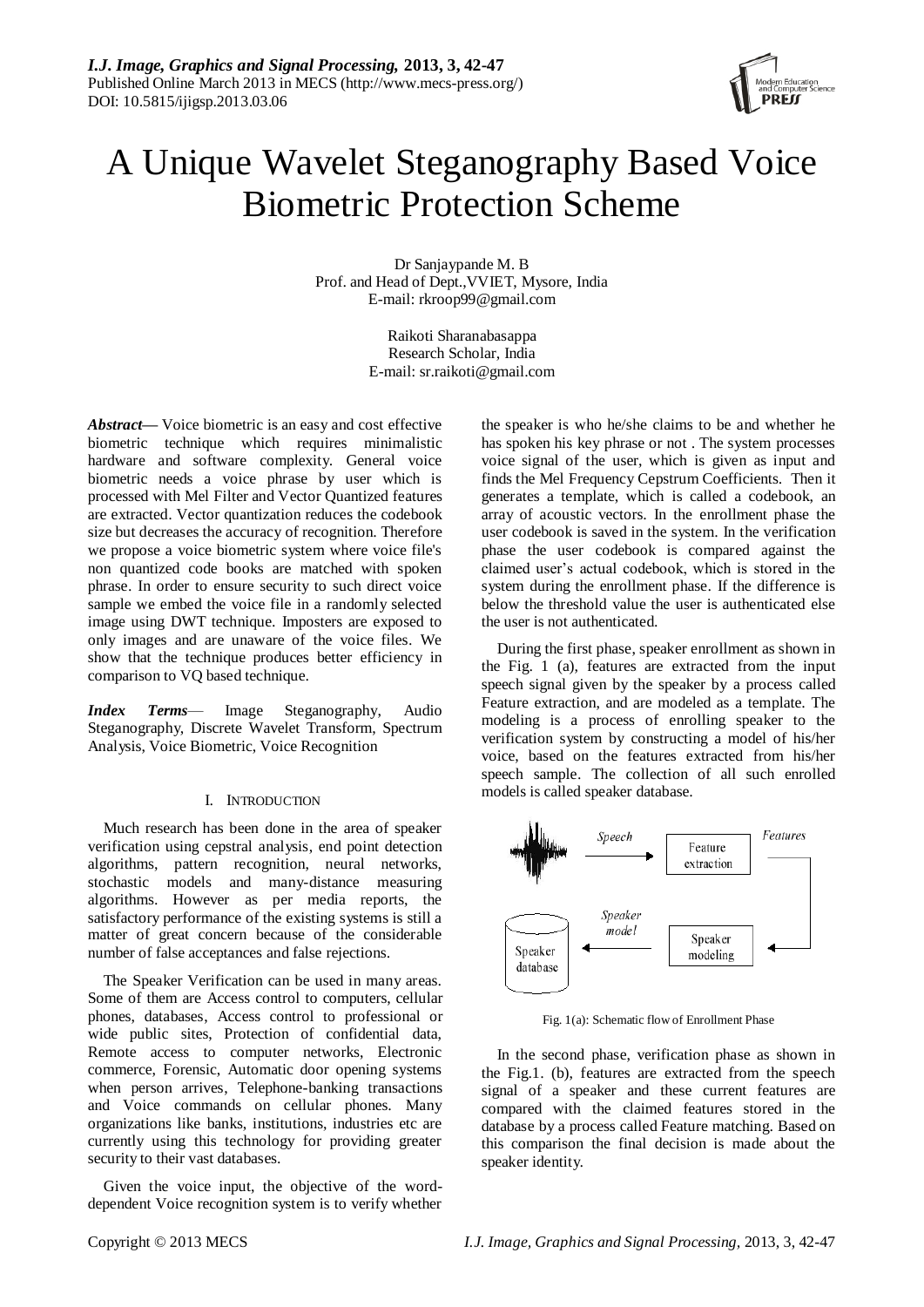

Fig. 1 (b): Schematic flow of Verification Phase

Further, the feature extraction process is carried out as extraction of significant frequency components from voice file. Firstly, the voice sample is processed and silence period is removed, followed by filtering and windowing the voice sample. This windowed result is quantized to generate templates.

Once templates are generated, test template is checked with trained templates for matching with closest distance matching. The process is depicted in figure 2.



Fig. 2: Block diagram of the MFCC processor

However reverse engineering the process is comparatively easy by the imposter. All, he has to do to self authenticate is , create his own vector quantized voice sample of any spoken phrase and change any of the database phases to this value. If database changes are not allowed than he can simply try generating a phrase to get VQ values as close to a selected trained VQ file.

Therefore security must be adopted to ensure that imposters does not have a direct access to the feature vectors. Several template protection schemes have been proposed in the past for template security. But as voice templates in many ways are different from other templates ( as voice is audible while supplying to testing process) , a more sophisticated and technique is needed.

In this work we introduce a novel technique of comparing codebook which is magnitude features from MEL cepstrum rather than passing it through vector quantization stage.

In order to provide more security we use image steganography. Steganography change the basic form of a data which hides the data from any imposter. Therefore it provide high level of reliability to the method.

We define the important terminology as bellow.

#### II. RELATED WORK

Souvik Bhattacharyya and Gautam Sanyal[1] proposed approach works by converting the gray level image in transform domain using discrete integer wavelet technique through lifting scheme. The aim of this paper is to propose a high-capacity image steganography technique that uses pixel mapping method in integer wavelet domain with acceptable levels of imperceptibility and distortion in the cover image and high level of overall security.

Ammar Abdul-Amer Rashed[2] proposed a companied technique for hiding secret messages (text) based on wavelet transform applying in cover image (a gray level image 8bit) and Huffman encoding. The experimental results show that the algorithm has a high capacity and a good invisibility, Moreover PSNR of stego image shows the better results the PSNR above 40 dB, the proposal system was activated according to attacker noise is addition and JPEG compression application are used without detection the secret message.

S. K. Muttoo and Sushil Kumar[3] proposed a stiganographic algorithm based on wavelet transforms. The algorithm first uses the Best T-codes to encode the message before embedding into a cover image..

Saddaf Rubab and Dr. M. Younus presented[4] a new devised algorithm to hide text in any colored image of any size using Huffman encryption and 2D Wavelet Transform. The subject algorithm also proved secure as Huffman table is required to decode the information.

Manjunatha Reddy and Raja proposed[5] High Capacity and Security Steganography using discrete wavelet transform (HCSSD). The wavelet coefficients of both the cover and payload are fused into single image using embedding strength parameters alpha and beta. The cover and payload are preprocessed to reduce the pixel range to ensure the payload is recovered accurately at the destination. It is observed that the capacity and security is increased with acceptable PSNR in the proposed algorithm compared to the existing algorithms.

Lalitha.G et al.[6], proposed a technique for the simultaneous transmission of multiple data securely. They took an advantage of less space required for storing an image than that of a wav file. The proposed technique brings down the required channel capacity to transfer secret data in real time systems besides improving robustness.

Elham Ghasemi et al.[7], proposed the application of Wavelet Transform and Genetic Algorithm in a novel steganography scheme. We employ a genetic algorithm based mapping function to embed data in Discrete Wavelet Transform coefficients in 4x4 blocks on the cover image.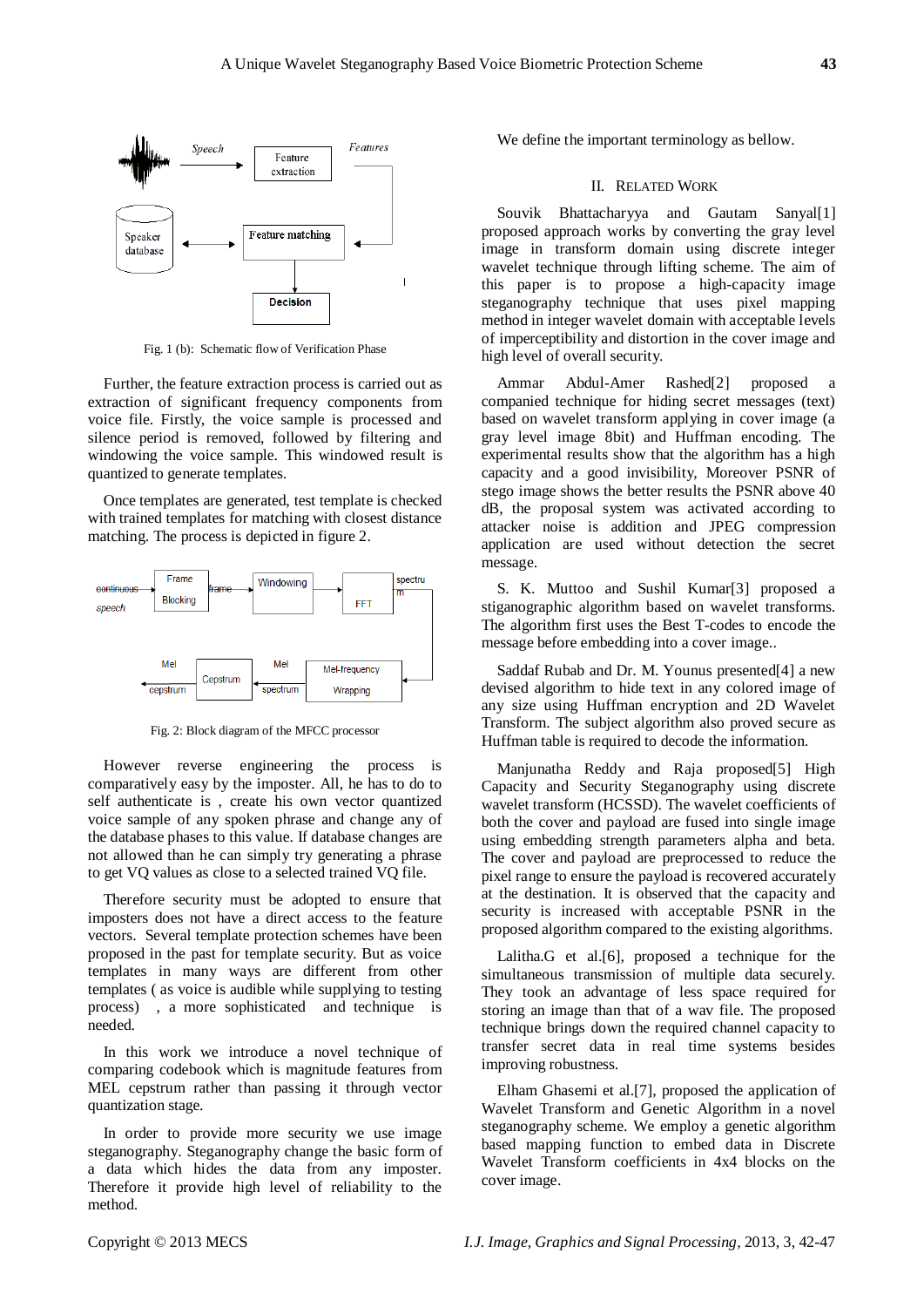Kirith saroha and Pradeep kumar singh[8] proposed a new steganographic method for embedding an image in an Audio file. Emphasis will be on the proposed scheme of image hiding in audio and its comparison with simple Least Significant Bit insertion method of data hiding in audio. It is an attempt to find a method that uses an audio file as a cover media to hide an image without making noticeable changes to the file structure and contents of the audio file. The proposed scheme is based on Least Significant Bit insertion method as it has been already proved that modification of LSB creates a minimal change in the audio file format.

Akram M. Zeki et al[9]., provided analysis on steganographic techniques and undertake an experiment using five Steganographic software in order to explore their capabilities. Benchmarking tool for identifying different performance aspects of the Steganographic techniques and Steganographic software like visual quality, performance indices, memory requirement and the evaluation of the maximum capacity for each software under this study.

Jayaram P et al[10]., made a survey on audio steganography. They proposed that Least Significant Bit (LSB) coding method is the simplest way to embed secret information in a digital audio file. This proposed method provides greater security and it is an efficient method for hiding the secret information from hackers and sent to the destination in a safe and undetectable manner. This proposed system also ensures that the size of the file is not changed even after encoding and it is also suitable for any type of audio file format.

Md. Shafakhatullah Khan et al.[11], proposed a new approach which is sophisticated for concealing the data. They describes how the data is secured form the intruders even though they trace the audio file which contains the confidential data.The basic idea is to provide an optimized method for concealing the private data from intruders and sent to the destination in a safer and secure manner. It is an enhancement of spread spectrum audio data hiding methods.

Wei Qin Chenget al.[12], proposed a robust audio steganography. They implemented a simple Dynamic Linked Library [DLL] by using managed C++ and Microsoft .NET framework. It is implemented by Direct Sequence Spread Spectrum [DSSS] method on data block base.

[13] and [14] provides an overview of voice properties and information about biometrics and speech technology.The information needed for the methodology, which involves Mel Frequency Cepstrum Coefficients technique for Feature extraction process and Vector Quantization technique for Feature matching process, is taken from [13] and [14]. Feature extraction is the process that extracts a small amount of data from the voice signal that can later be used to represent the speaker. Feature matching involves the actual procedure to verify the speaker by comparing extracted features

from his/her voice input with the claimed one which is stored in the database.

## III. PROBLEM DEFINITION

Several works have been presented towards both steganography, cryptography as well as combining the techniques for better data security.

Even though the research of Steganography initially was carried out as a problem of hiding data behind cover images, as the technology has evolved more complex forms of steganography has eveolved.

Some of the widely researched and evolved variants of Steganography are:

- 1) Hiding Image Behind Video 2) Hiding Data Behind Video
- 3) Hiding data behind Audio
- 4) Hiding Audio Behind Video

There have been little effort to use steganography to replace conventional template security techniques. Biometric is a growing field and demands every possible security extension for data and biometric template security.

However many reversible and irreversible methods for template security have been proposed. But as discussed earlier, unlike other biometric forms like face and fingerprint biometric , voices are easy to imitate. Therefore mere cryptographic use for securing voice templates are not sufficient.

Therefore we change the mode of processing by first storing the voice itself behind an image to change the nature of file.

Templates from training instances are generated at the run time by first extracting the voices from image followed by template extraction. As templates are extracted and matched at the run time, possibility of tempering is reduced significantly.

Hence we propose voice biometric template security by hiding the recorded user voice files behind random images.

#### IV. PROPOSED SYSTEM

Encoding and Decoding techniques are clearly presented through figure 3 and 4 respectively.

First a cover image is selected randomly from database for hiding the trained file of a user. Image is decomposed through Haar wavelet to produce multi scale image. High pixel density areas are identified. Audio file is normalized to fit the data range of this file. the file is then hidden behind the image by storing normalized audio bits behind wavelet image bits. Inverse transform is applied and actual image is recovered.

In the decoding process the cover image is transformed through wavelet. First dense regions are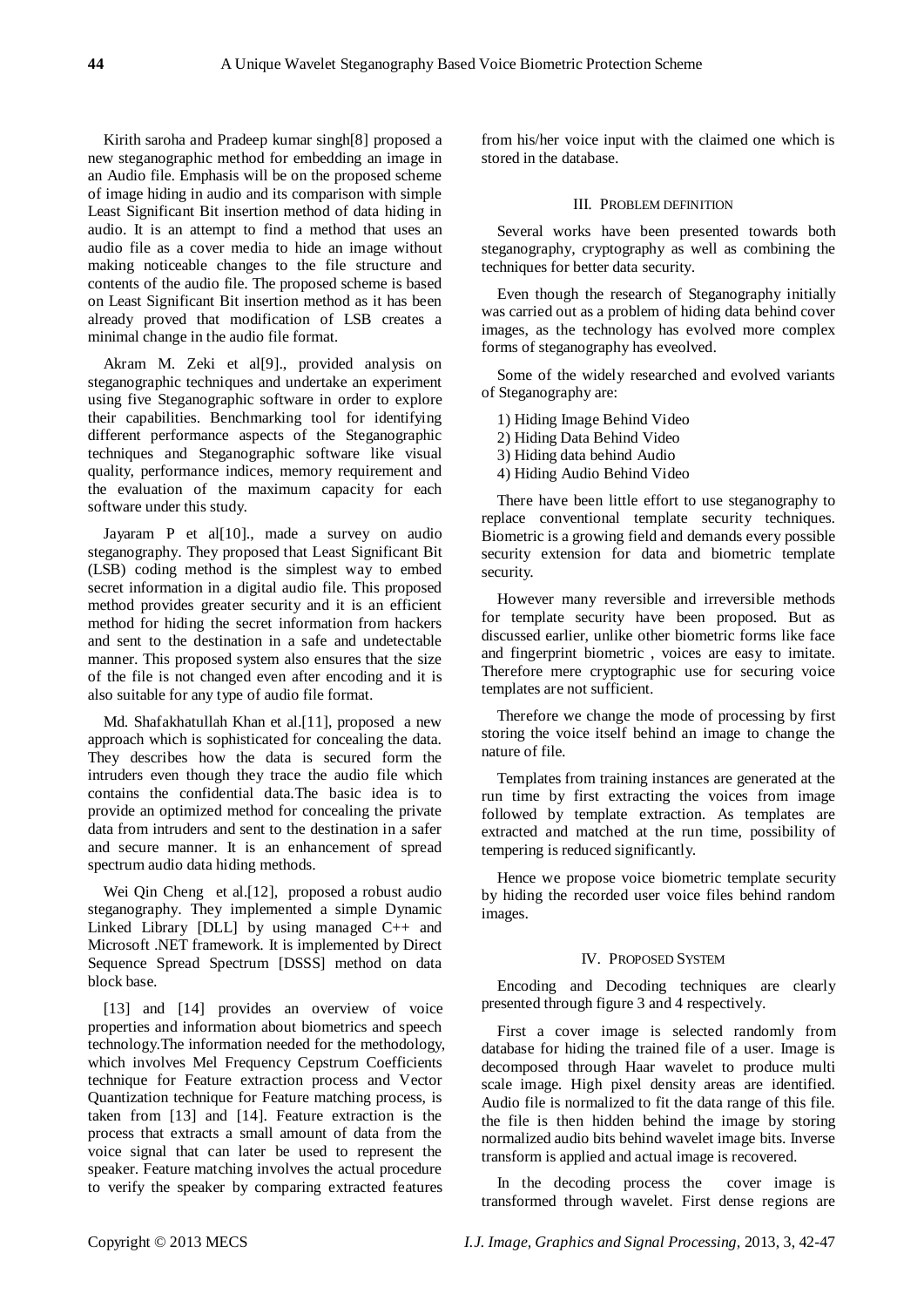identified. Than normalized voice data is extracted and remapped to original scale. The data is then processed as explained in figure 3 for generating templates.

## *Encoding Algorithm*

- 1. Read a Gray scale Image
- 2. Take Wavelt Transform of the Image
- 3. Find the maximum of the data and Normalize the data by dividing it with MAx
- 4. Hide the normalized data in cV and cD
- 5. Reconstruct the image from wavelet
- 6. Reshape the image to single dimensional array.
- 7. Take the spectrum of the signal. (>3.3KHz)
- 8. Store the length
- 9. Store reshaped audio
- 10. Coverst 1d to 2D

## *Decoding Algorithm*

- 1. Perform Inverse DWT
- 2. Extract the audio length
- 3. Extract Normalized audio
- 4. Denormalization
- 5. Extract voice data
- 6. Process for Recognition



Figure 3:Encoding stage Block Diagram



Figure 4: Decoding stage block diagram

## V. RESULTS AND ANALYSIS

As there are not many variants of Hybrid Steganography, We have changed the core model of the work and have compared the performances. The proposed work of DWT based image steganography followed by Spectrum based Audio steganography is compared will following other approaches.

- a) DCT based Image steganography, followed by spectrum based audio steganography
- b) LMS image steganography followed by Specturn based digital Steganography
- c) DWT based image Steganography with LMS based Audio Steganography.

BPP is changed by varying the payload bits. All the experiments are conducted for Uncompressed Monochrome Image of 256x256 size and wav audio file of 2Mb. BPB is measured as Number bits of payload hidden par bit of audio file.

Results are shown in Figure 5.1. Results show that the proposed technique is a clear winner in terms of performances against all other forms of steganography compared here.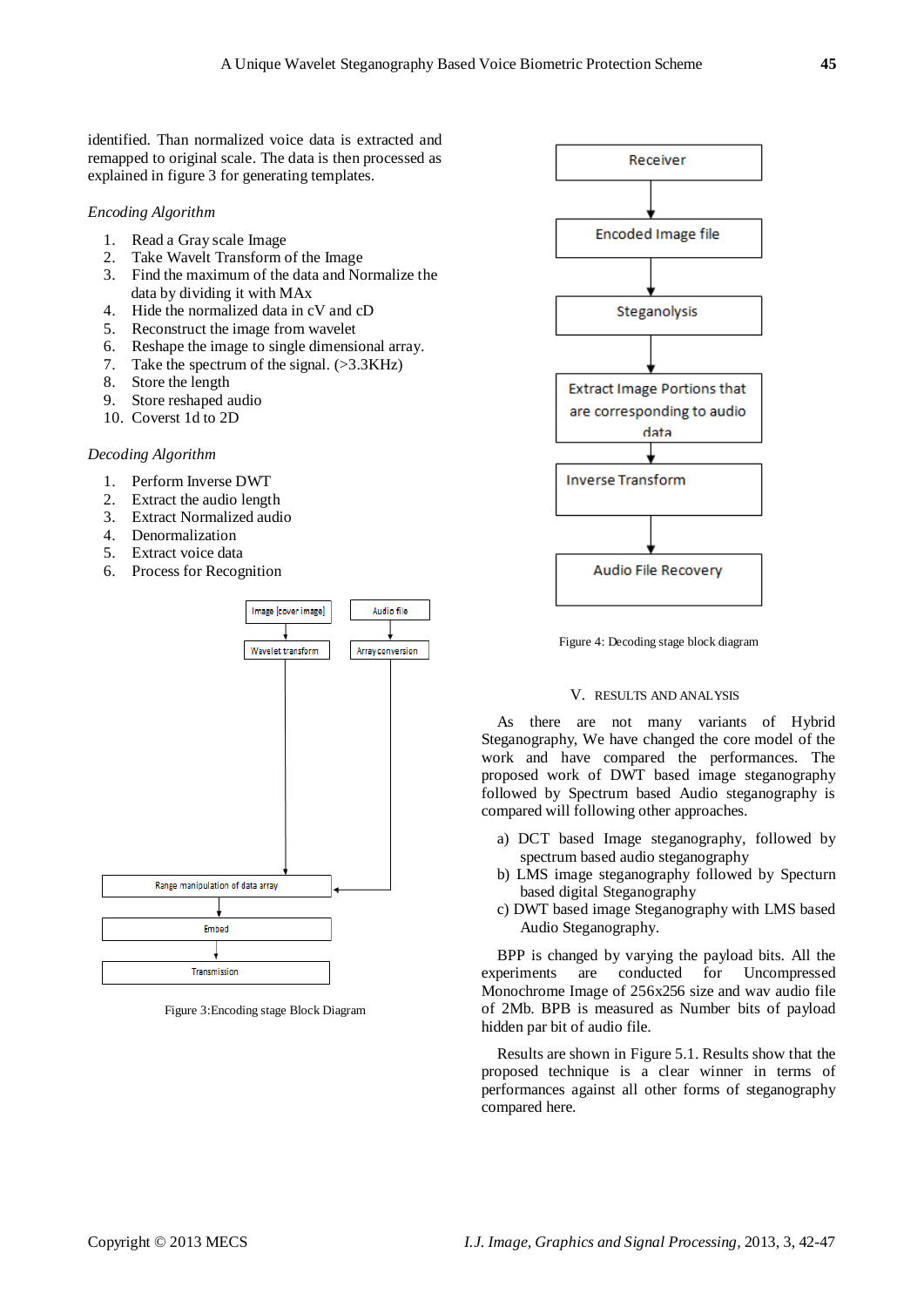

Figure 5: Performance analysis of proposed system with other conventional techniques.

## VI. CONCLUSIONS AND PROSPECTS

Security plays a vital role in all aspects of Biometric. As the technology grows, its bounds in the positive direction, so do the reverse engineering of it. Data security has been of chief concern these days and plays a major role in terms of its complexity. One such means of providing data security is using steganography.

The proposed work is one of the latest advancements accomplished in the field of biometric security. In this Work a user's voice data known as the payload is embedded into an image which is called the cover image. For a general view it seems as a simple Image file.

A question now arises as to how this will be secure as one can easily identify the distortions in the image.

The BPP analysis proves that the Bits par pixel of the technique is very high. Therefore image distortions are minimum.

Audio quality to be not that good and can try to decode. Performance analysis of the recognition accuracy shows that the proposed system produces a voice recognition accurac y of 88% with only .3% false acceptance rate as against VQ based technique which produces a overall accuracy of 81% with 6% FA.

#### **REFERENCES**

- [1] K B Shiva Kumar et. al. "Bit length replacement steganography based on DCT coefficients" / International Journal of Engineering Science and Technology. Vol. 2(8), 2010, 3561-3570
- [2] K B Shiva Kumar et. al "Hybrid Domain in LSB Steganography" International Journal of Computer Applications (0975 – 8887). Volume 19– No.7, April 2011
- [3] K B Shiva Kumar et. al "Steganography Based on Payload Transformation" IJCSI International Journal of Computer Science Issues, Vol. 8, Issue 2, March 2011. ISSN (Online): 1694-0814. www.IJCSI.org
- [4] Saddaf Rubab, Dr. M. Younus. "Improved Image Steganography Technique for Colored Images using Huffman Encoding with Symlet Wavelets" IJCSI International Journal of Computer Science Issues, Vol. 9, Issue 2, No 1, March 2012 ISSN (Online): 1694-0814".
- [5] Akram M. Zeki, Adamu A. Ibrahim And Azizah A. Manaf, "Steganographic Software: Analysis and Implementation" International Journal Of Computers And Communications Issue 1, Volume 6, 2012
- [6] S. K. Muttoo and Sushil Kumar, "Robust Source Coding Steganographic Technique Using Wavelet Transforms‖ BVICAM's International Journal of Information Technology.
- **[7]** Kriti Saroha and Pradeep Kumar Singh "A Variant" of LSB Steganography for Hiding Images in Audio". International Journal of Computer Applications (0975 – 8887) Volume 11– No.6, December 2
- [8] Lalitha.G et al. / International Journal on Computer Science and Engineering (IJCSE), "Secure Transmission of Compound Information Using Image Steganography"
- [9] Md. Shafakhatullah Khan et al. "An Optimized Method for Concealing Data using Audio Steganography" International Journal of Computer Applications (0975 – 8887) Volume 33– No.4, November 2011
- [10] Pradeep Kumar Singh et. al "Enhancement of LSB based Steganography for Hiding Image in Audio". (IJCSE) International Journal on Computer Science and Engineering Vol. 02, No. 05, 2010, 1652-1658
- [11] Jayaram et al. "Information Hiding Using Audio Steganography -A Survey"The International Journal of Multimedia & Its Applications (IJMA) Vol.3, No.3, August 2011
- [12] Elham Ghasemi, Jamshid Shanbehzadeh, Nima Fassihi. " High Capacity Image Steganography using Wavelet Transform and Genetic Algorithm". Proceedings of the international multiconference of engineers and computer scientists 2011 volI
- [13] Minh N.Do, *An Automatic speaker Recognition System*, Audio Visual Communications Laboratory, Swiss Federal Institute of Technology, Lausanne, Switzarland.
- [14] J.W. Cooley and J.W. Tukey, *An algorithm for the machine calculation of complex Fourier Series*, Mathematics Computation, Vol.19, 1965, pp 297- 301.